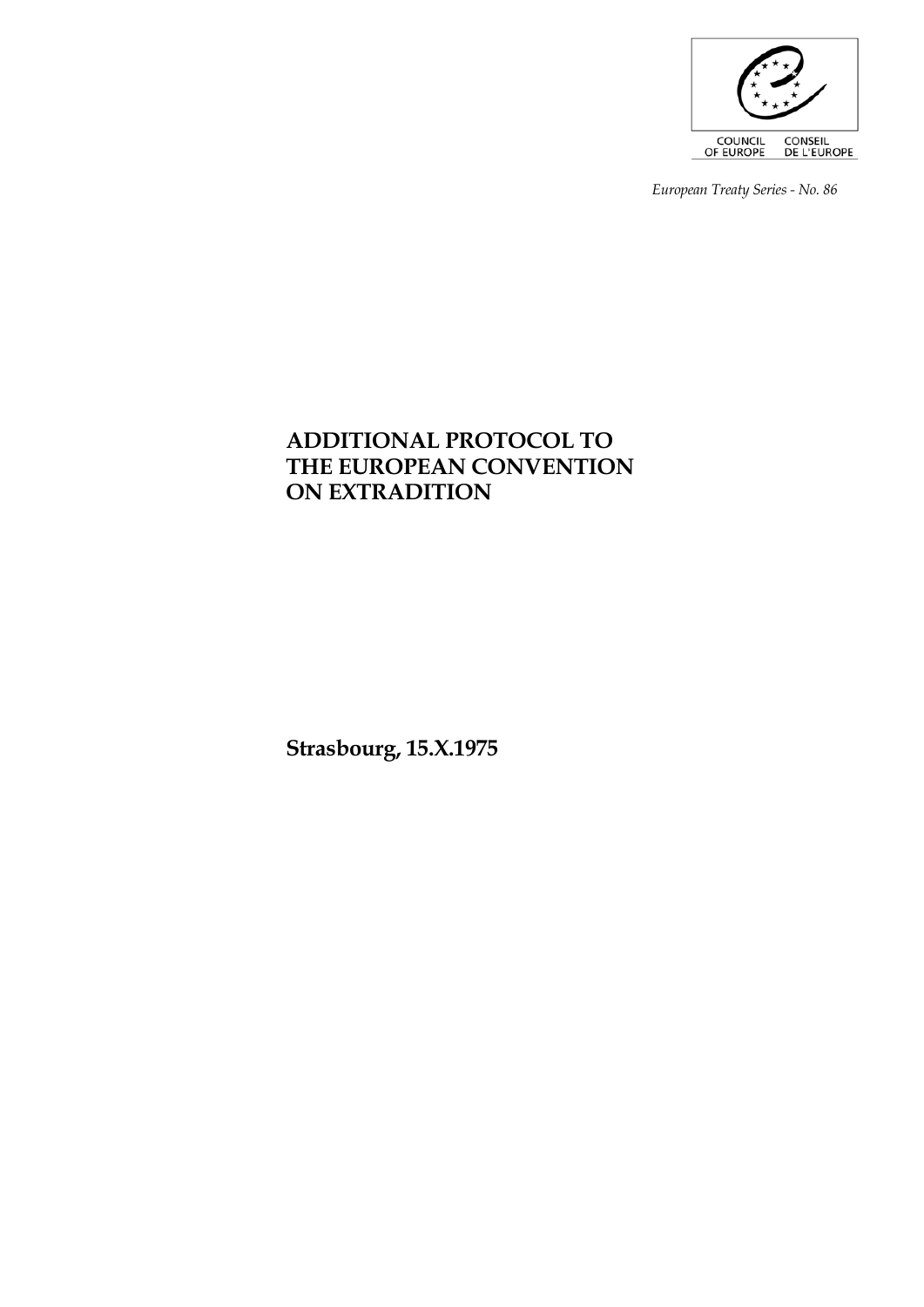The member States of the Council of Europe, signatory to this Protocol,

 Having regard to the provisions of the European Convention on Extradition opened for signature in Paris on 13 December 1957 (hereinafter referred to as "the Convention") and in particular Articles 3 and 9 thereof;

 Considering that it is desirable to supplement these Articles with a view to strengthening the protection of humanity and of individuals,

Have agreed as follows:

# **Chapter I**

#### **Article 1**

 For the application of Article 3 of the Convention, political offences shall not be considered to include the following:

- a the crimes against humanity specified in the Convention on the Prevention and Punishment of the Crime of Genocide adopted on 9 December 1948 by the General Assembly of the United Nations;
- b the violations specified in Article 50 of the 1949 Geneva Convention for the Amelioration of the Condition of the Wounded and Sick in Armed Forces in the Field, Article 51 of the 1949 Geneva Convention for the Amelioration of the Condition of Wounded, Sick and Shipwrecked members of Armed Forces at Sea, Article 130 of the 1949 Geneva Convention relative to the Treatment of Prisoners of War and Article 147 of the 1949 Geneva Convention relative to the Protection of Civilian Persons in Time of War;
- c any comparable violations of the laws of war having effect at the time when this Protocol enters into force and of customs of war existing at that time, which are not already provided for in the above-mentioned provisions of the Geneva Conventions.

# **Chapter II**

## **Article 2**

 Article 9 of the Convention shall be supplemented by the following text, the original Article 9 of the Convention becoming paragraph 1 and the under-mentioned provisions becoming paragraphs 2, 3 and 4:

 "2. The extradition of a person against whom a final judgment has been rendered in a third State, Contracting Party to the Convention, for the offence or offences in respect of which the claim was made, shall not be granted:

- a if the afore-mentioned judgment resulted in his acquittal;
- b if the term of imprisonment or other measure to which he was sentenced:
	- i has been completely enforced;
	- ii has been wholly, or with respect to the part not enforced, the subject of a pardon or an amnesty;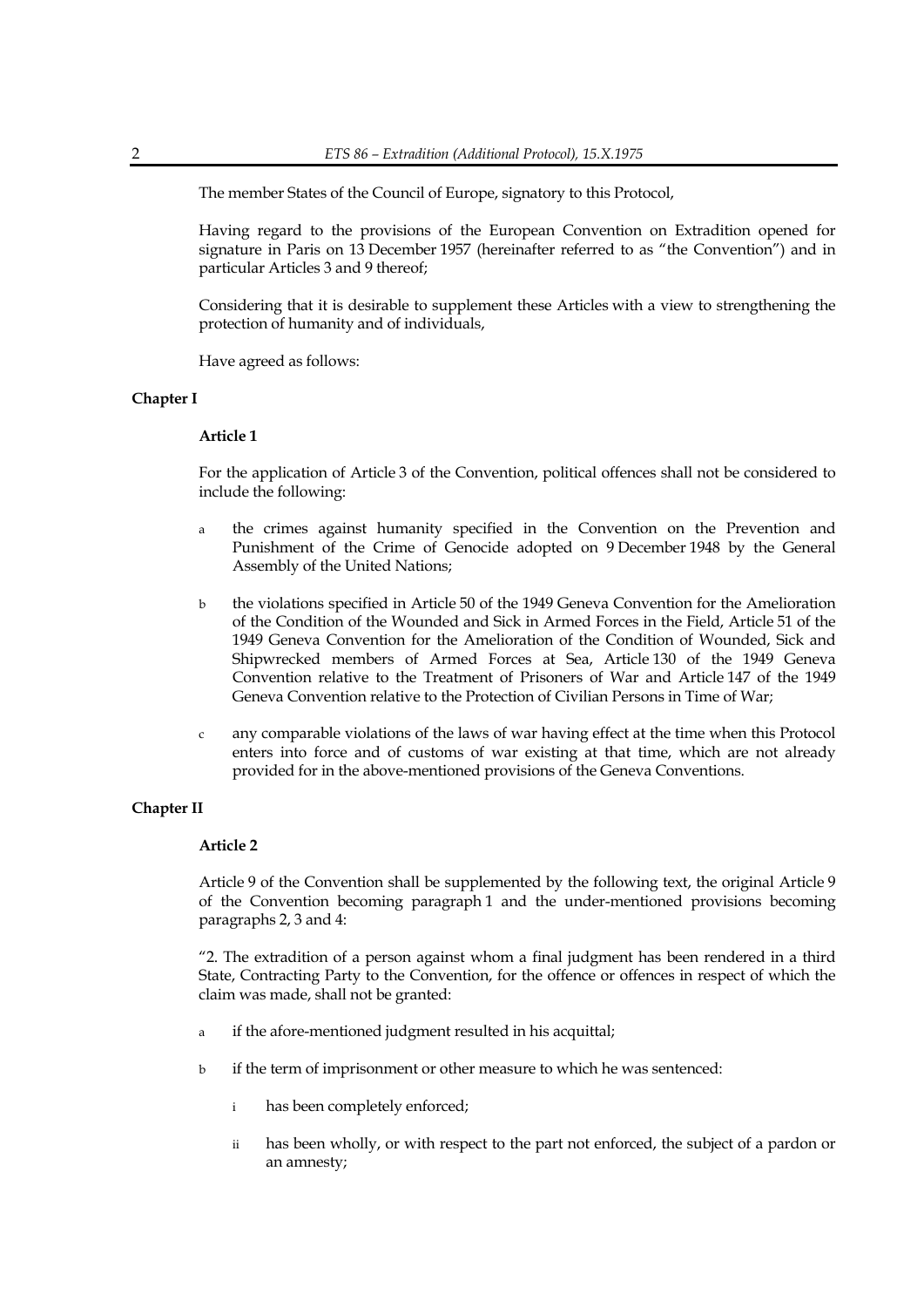- c if the court convicted the offender without imposing a sanction.
- 3 However, in the cases referred to in paragraph 2, extradition may be granted:
	- a if the offence in respect of which judgment has been rendered was committed against a person, an institution or any thing having public status in the requesting State;
	- b if the person on whom judgment was passed had himself a public status in the requesting State;
	- c if the offence in respect of which judgment was passed was committed completely or partly in the territory of the requesting State or in a place treated as its territory.
- 4 The provisions of paragraphs 2 and 3 shall not prevent the application of wider domestic provisions relating to the effect of *ne bis in idem* attached to foreign criminal judgments."

# **Chapter III**

#### **Article 3**

- 1 This Protocol shall be open to signature by the member States of the Council of Europe which have signed the Convention. It shall be subject to ratification, acceptance or approval. Instruments of ratification, acceptance or approval shall be deposited with the Secretary General of the Council of Europe.
- 2 The Protocol shall enter into force 90 days after the date of the deposit of the third instrument of ratification, acceptance or approval.
- 3 In respect of a signatory State ratifying, accepting or approving subsequently, the Protocol shall enter into force 90 days after the date of the deposit of its instrument of ratification, acceptance or approval.
- 4 A member State of the Council of Europe may not ratify, accept or approve this Protocol without having, simultaneously or previously, ratified the Convention.

#### **Article 4**

- 1 Any State which has acceded to the Convention may accede to this Protocol after the Protocol has entered into force.
- 2 Such accession shall be effected by depositing with the Secretary General of the Council of Europe an instrument of accession which shall take effect 90 days after the date of its deposit.

# **Article 5**

 1 Any State may, at the time of signature or when depositing its instrument of ratification, acceptance, approval or accession, specify the territory or territories to which this Protocol shall apply.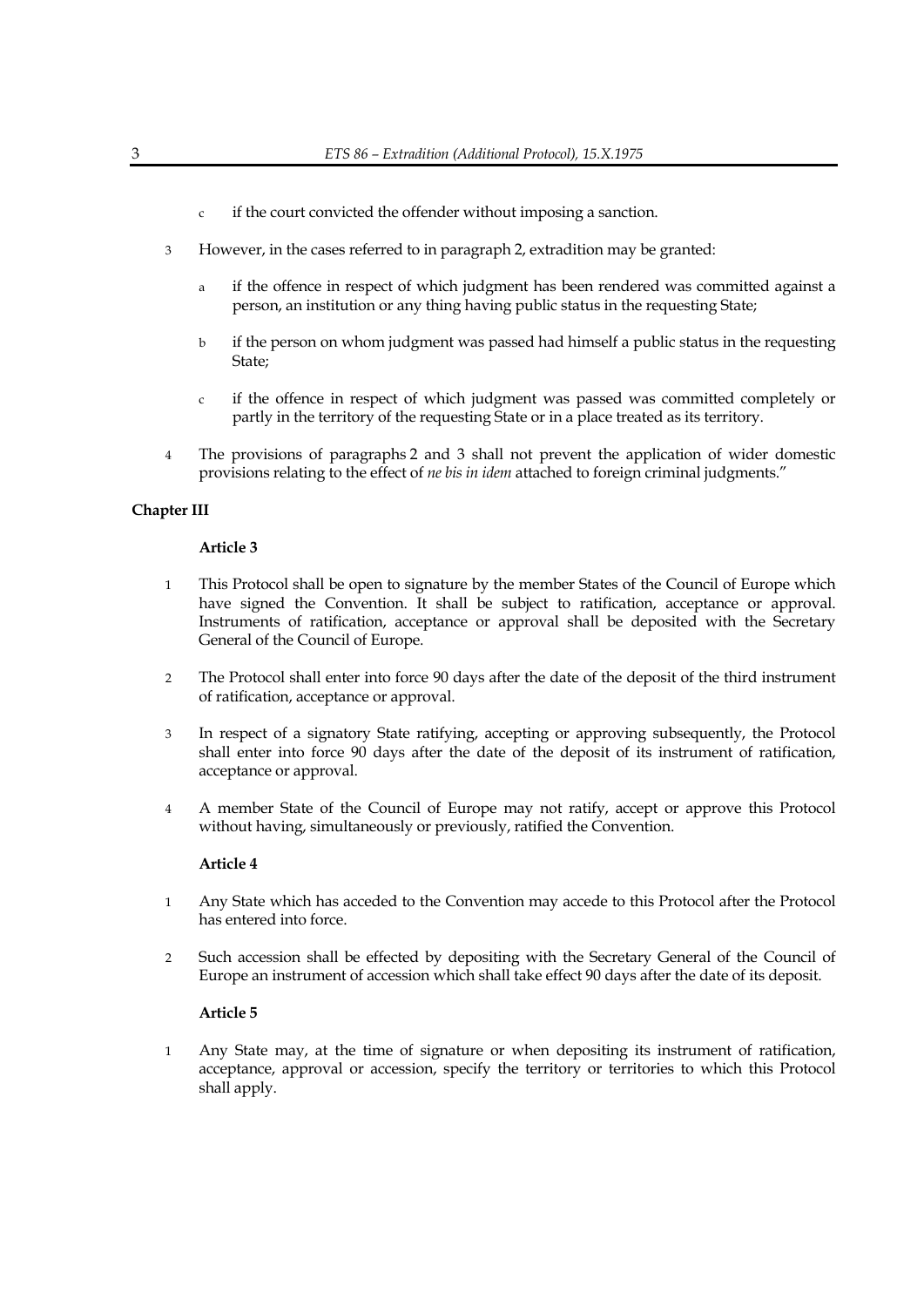- 2 Any State may, when depositing its instrument of ratification, acceptance, approval or accession or at any later date, by declaration addressed to the Secretary General of the Council of Europe, extend this Protocol to any other territory or territories specified in the declaration and for whose international relations it is responsible or on whose behalf it is authorised to give undertakings.
- 3 Any declaration made in pursuance of the preceeding paragraph may, in respect of any territory mentioned in such declaration, be withdrawn according to the procedure laid down in Article 8 of this Protocol.

# **Article 6**

- 1 Any State may, at the time of signature or when depositing its instrument of ratification, acceptance, approval or accession, declare that it does not accept one or the other of Chapters I or II.
- 2 Any Contracting Party may withdraw a declaration it has made in accordance with the foregoing paragraph by means of a declaration addressed to the Secretary General of the Council of Europe which shall become effective as from the date of its receipt.
- 3 No reservation may be made to the provisions of this Protocol.

# **Article 7**

 The European Committee on Crime Problems of the Council of Europe shall be kept informed regarding the application of this Protocol and shall do whatever is needful to facilitate a friendly settlement of any difficulty which may arise out of its execution.

# **Article 8**

- 1 Any Contracting Party may, in so far as it is concerned, denounce this Protocol by means of a notification addressed to the Secretary General of the Council of Europe.
- 2 Such denunciation shall take effect six months after the date of receipt by the Secretary General of such notification.
- 3 Denunciation of the Convention entails automatically denunciation of this Protocol.

# **Article 9**

 The Secretary General of the Council of Europe shall notify the member States of the Council and any State which has acceded to the Convention of:

- a any signature;
- b any deposit of an instrument of ratification, acceptance, approval or accession;
- any date of entry into force of this Protocol in accordance with Article 3 thereof;
- d any declaration received in pursuance of the provisions of Article 5 and any withdrawal of such a declaration;
- e any declaration made in pursuance of the provisions of Article 6, paragraph 1;